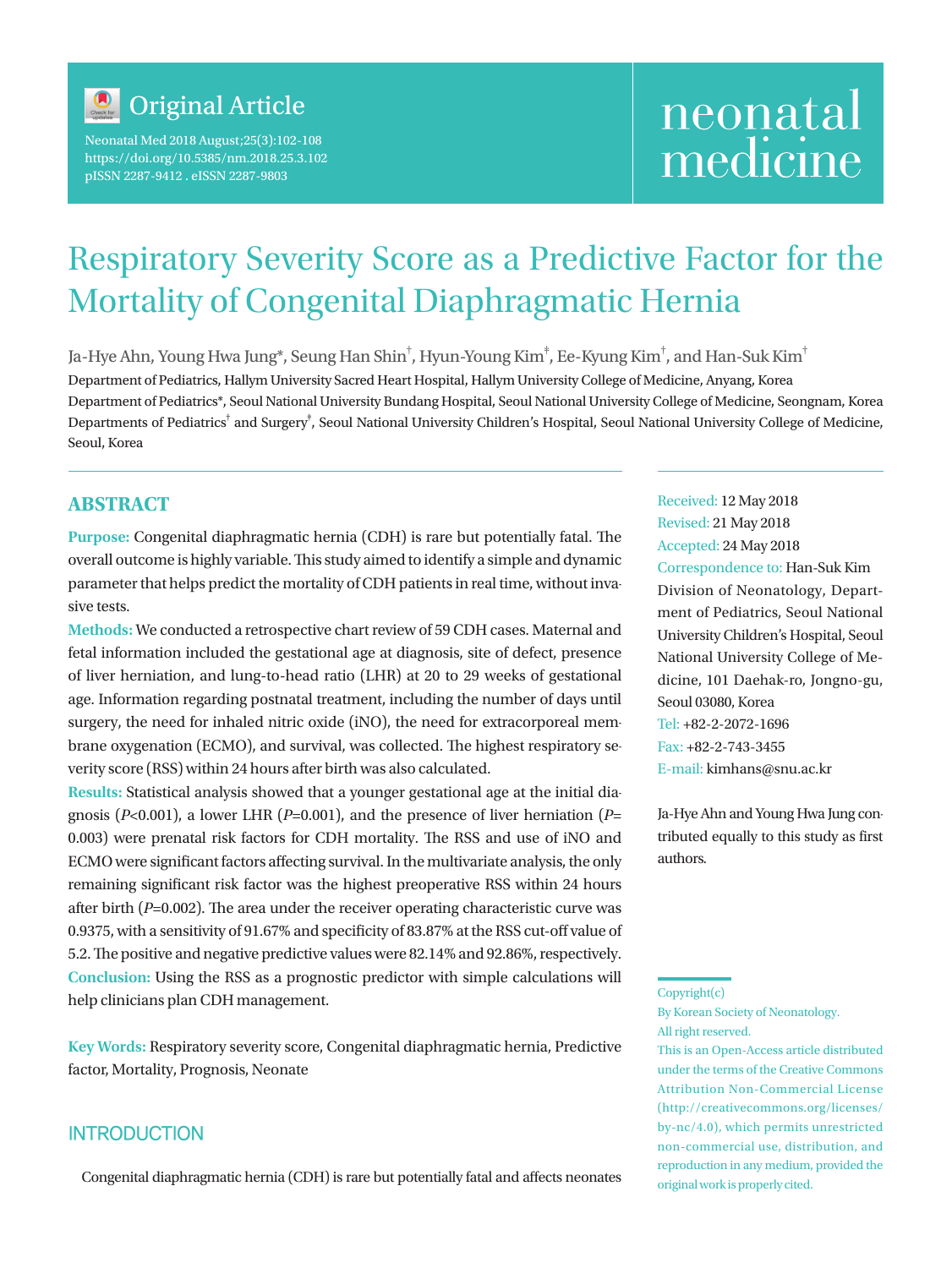in one out of every 3,000 live births<sup>1)</sup>. The severity of pulmonary hypertension due to pulmonary hypoplasia is the major factor in mortality and morbidity. Because the overall outcome is highly variable, the management plan is not uniform<sup>2</sup>. There have been many efforts to predict the postnatal outcomes of CDH so that risk stratification can direct the planning of tailored management<sup> $2-6$ </sup>. However, these predictive models are difficult to apply, too complex to understand intuitively, and are not able to reflect postnatal progress in real time. Our study begins with the design of a simple and dynamic parameter that reflects the postnatal changes of CDH patients in real time, without a blood test or echocardiogram.

The purpose of the present study was to identify risk factors for predicting the mortality of CDH neonates. We aimed to address this goal with the respiratory severity score (RSS), which is the product of the mean airway pressure (MAP) and the fraction of inspired oxygen (FiO2). The RSS was first described in 2004 as an index for the non-invasive assessment of ventilatory status<sup>7</sup>. The RSS has been used in clinical trials as a modified surrogate of the oxygenation index (OI; FiO2×MAP×100/partial pressure of oxygen in arterial blood  $[PaO_2]$ <sup> $(7-10)$ </sup>, and a strong association between the RSS and OI in ventilated newborns was demonstrated in one study<sup>11)</sup>.

## MATERIALS AND METHODS

Seoul National University Children's Hospital (SNUCH) is a tertiary hospital in Seoul, Korea. We have 40 beds in the neonatal intensive care unit (NICU), and approximately 600 neonates are admitted every year. Support from pediatric professionals, including subspecialists and surgeons, is well available for medical intervention or surgery. SNUCH is a high-volume case center (annual repair case number >6), as per a study that reported the effect of hospital case volume on the outcome of  $CDH<sup>12</sup>$ .

We conducted a retrospective chart review of CDH cases admitted between December 2006 and June 2015. All live inborn and outborn CDH infants admitted to the NICU of SNUCH within 24 hours after birth were included.

The acute postnatal management protocol was as follows. All newborns diagnosed with CDH prenatally were delivered with attending pediatric doctors. Immediate intubation was performed after birth, and mechanical ventilator support was initiated using either conventional or high-frequency oscillatory ventilation mode at the NICU. The target range of oxygen saturation was 85% to 95% by pulse oximetry<sup>13)</sup>. We clinically assessed the possibility of pulmonary hypertension in patients with a pre- and post-ductal peripheral oxygen saturation (SpO2) difference of ≥10%. Echocardiograms were performed before and after surgery to assess the degree of pulmonary hypertension. The diagnostic criteria for pulmonary hypertension were: (1) tricuspid valve regurgitation (TR) velocity ≥3 m/sec in the absence of pulmonary stenosis, (2) flat or left-deviated interventricular septal shape, and (3) right-to-left shunt or rightto-left dominant bidirectional shunt flow through the patent ductus arteriosus $^{14}$ . Patients were classified into three groups according to estimated pulmonary arterial pressure relative to systemic systolic blood pressure: less than 2/3 of systemic systolic pressure (no/mild pulmonary hypertension), equal to or greater than 2/3 of systemic-to-systemic pressure (moderate pulmonary hypertension), or systemic-to-suprasystemic pressure (severe pulmonary hypertension). The assessment hierarchy was: (1) pressure differential by direction and velocity of ductus arteriosus flow using the Bernoulli equation; (2) 2-dimensional interventricular septum position (parasternal short axis), graded as normal, flattened (indicating right ventricular pressure ≥2/3 systemic pressure), or D-shaped (right ventricular pressure considered to be systemic-to-suprasystemic pressure); and (3) right ventricular pressures based on peak TR jet velocity estimated by the modified Bernoulli equation (assuming a right atrial pressure of 0 mm Hg  $)^{15,16}$ .

We provided inhaled nitric oxide (iNO) therapy to infants with pulmonary hypertension if they showed evidence of extrapulmonary right-to-left shunting and if the OI was greater than 25 after effective lung recruitment<sup>13,17)</sup>. The usual starting dose was 20 ppm. Additionally, hemodynamic support comprising volume expansion or the administration of catecholamines was conducted when necessary. We performed extracorporeal membrane oxygenation (ECMO) procedure if a patient with pulmonary hypertension did not respond to medical therapy or if the OI was elevated above  $40^{18-20}$ , except when the patient was less than 34 weeks of gestational age or weighed less than 2 kg. Other indications for ECMO included increased PaCO2 and refractory respiratory acidosis with pH <7.15. Usually we preferred immediate (<24 hours after birth) repair after initial stabilization with a gentle ventilation technique rather than delayed (>48 hours after birth) repair of CDH because no known definitive benefit of prolonged stabilization of CDH patients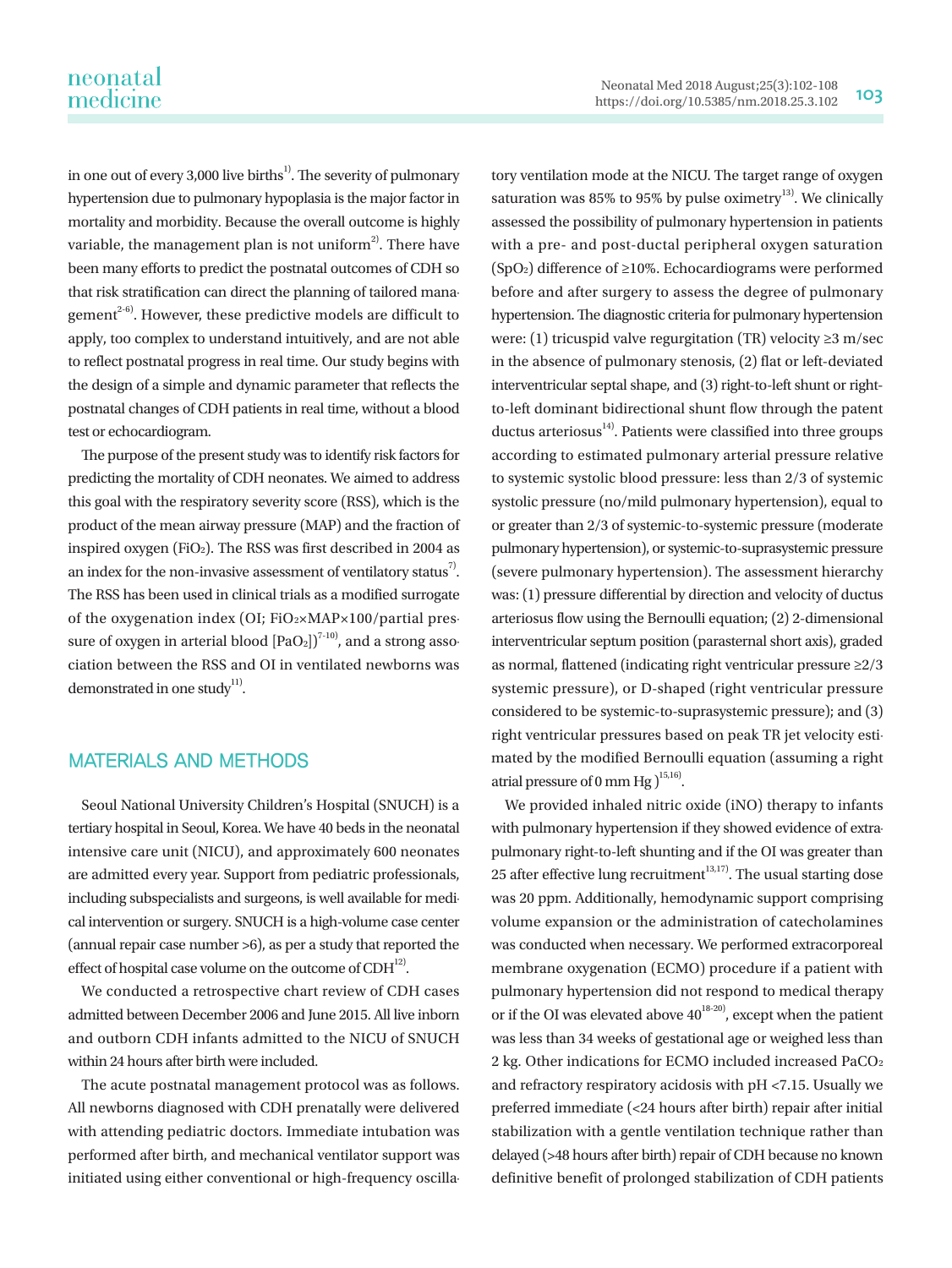before repair surgery has been demonstrated to date<sup>21,22)</sup>. Repair surgery was performed in patients on ECMO in some cases.

The variables collected for analysis included gestational age, birth weight, sex, and other combined anomalies. The collected information regarding postnatal treatment included the number of days until surgery, the need for iNO, the need for ECMO, and survival. The RSS (MAP×FiO<sub>2</sub>) was calculated hourly during the 24 hours after birth. If the conventional ventilator mode was used, the MAP was calculated as MAP=PEEP+[(PIP– PEEP)×(ti/ti+te)] (PEEP, positive end-expiratory pressure; PIP, peak inspiratory pressure; ti, the inspiratory time; te, the expiratory time)<sup>23)</sup>. If the high frequency oscillatory ventilator mode was applied, the MAP of the actual ventilator setting was used for calculating RSS. Additionally, maternal information was collected. Data included demographics, antenatal history, mode of delivery, and fetal information, including the gestational age at CDH diagnosis, the site of defect, the presence of liver herniation, and the lung-to-head ratio (LHR), only if the measurement was taken from a sonogram that had been performed at 20 to 29 weeks of gestational age.

#### **1. Statistical analysis**

Demographic data and predictors of outcome that were found and published previously were examined by univariate analyses with independent *t*-tests and Wilcoxon rank-sum tests. The chi-square test was used to evaluate categorical data, and the Mann-Whitney *U*-test was used for all continuous variable comparisons. *P*<0.05 was considered statistically significant. Factors thought to be useful for the pretreatment stratification scheme were examined with multivariate logistic regression analysis.

Cox proportional hazards multivariate models were generated to assess the relationship between the risk factors of CDH and mortality. Area under the receiver operating characteristic (ROC) curve (AUC) analysis was used to determine the cut-off value of the predictive factor. Data were described as the mean±standard deviation and the range or as the rate. All statistical analyses were performed using SPSS version 24.0 (IBM Corp., Armonk, NY, USA) and STATA version 12.1 (STATA Corp., College Station, TX, USA).

#### **2. Ethics statement**

The study was approved by the Institutional Review Board (IRB) of SNUCH and the IRB waived to obtain informed consent (IRB No. 1804-084-937).

### RESULTS

A total of 59 infants who were diagnosed with CDH and admitted to the NICU during the study period were included in the analysis. A flow chart of the disease course is presented in Figure 1. Preoperative ECMO was performed in five patients, and among them, one patient also underwent postoperative ECMO. One patient who underwent ECMO but not surgery expired. All 13 patients without surgical intervention died, regardless of whether ECMO was performed. Diaphragmatic hernia repair was performed in 46 neonates, and the number of survivors was 34.

The baseline characteristics of the patients are shown in Table 1. The mean gestational age was 38.71±1.43 weeks, and the mean



**Figure 1.** Flow chart of disease course in patients admitted between December 2006 and June 2015. Abbreviations: CDH, congenital diaphragmatic hernia; ECMO, extracorporeal membrane oxygenation.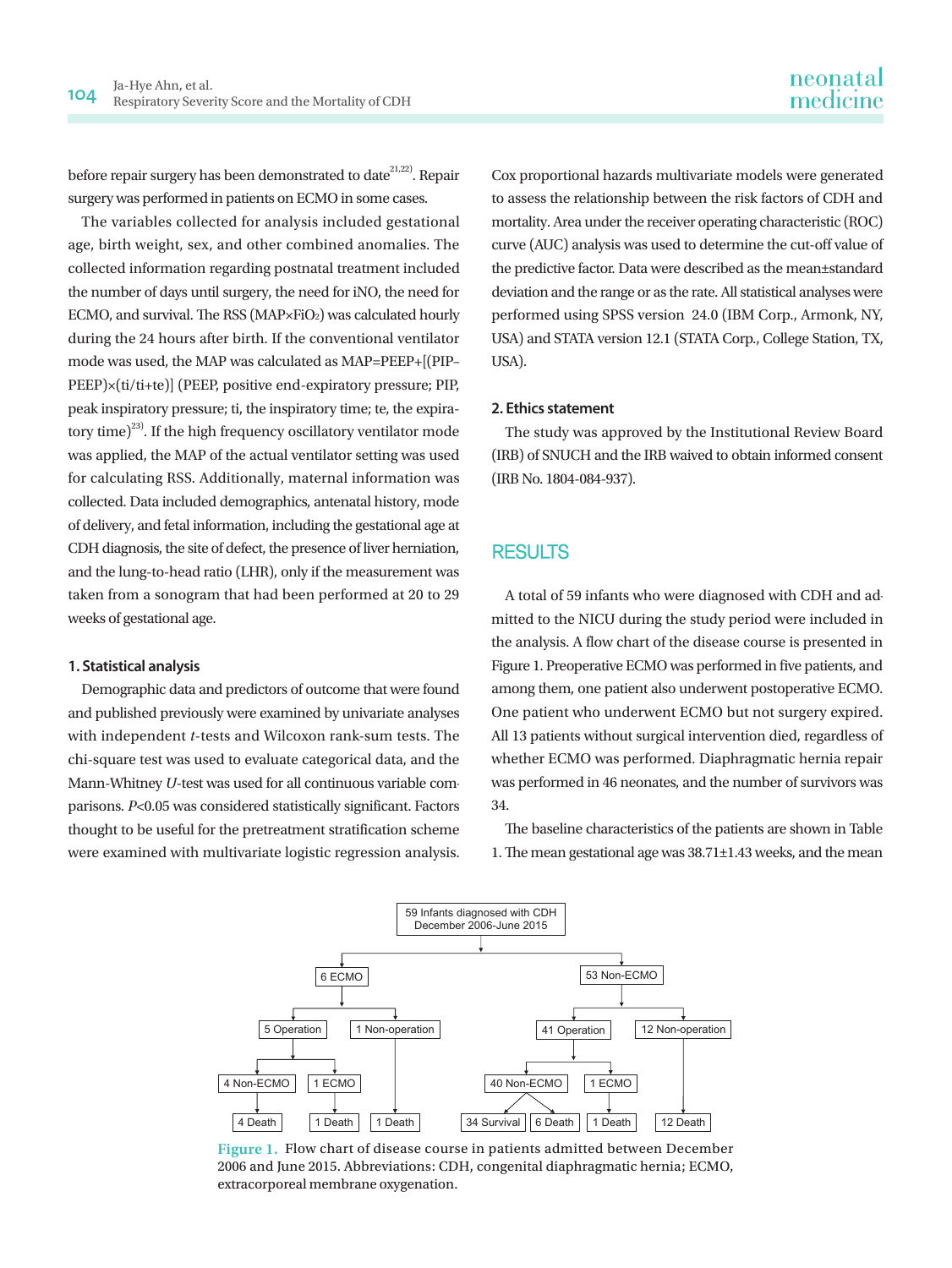**Table 1.** Baseline Characteristics of Study Object Infants with Congenital Diaphragmatic Hernia (n=59)

| <b>Characteristic</b>                  | Value                         |
|----------------------------------------|-------------------------------|
| Gestational age (wk)                   | $38.71 \pm 1.43 (34 - 41.43)$ |
| Birth weight $(g)$                     | $3,001 \pm 510 (1,570-3,900)$ |
| Male sex                               | 39(66.1)                      |
| Small for gestational age $($ <10% $)$ | 15(25.4)                      |
| Duration of assisted ventilation (d)   | $11.34 \pm 14.34(0-104)$      |
| Duration of hospitalization (d)        | $19.20 \pm 20.67(1 - 131)$    |

Values are expressed as mean±standard deviation (range) or number (%).

**Table 2.** Prenatal Risk Factors for the Mortality of Congenital Diaphragmatic Hernia

| <b>Variable</b>        | Survival $(n=34)$ | Death $(n=25)$   | <b>P-value</b> |
|------------------------|-------------------|------------------|----------------|
| Gestational age (wk)   | 38.86±1.14        | $38.71 \pm 1.86$ | 0.884          |
| Birth weight $(g)$     | 3.073.82±447.38   | 2,898.33±581.85  | 0.398          |
| <b>SGA</b>             | 8(23.5)           | 7(28.0)          | 0.763          |
| Initial diagnosis (wk) | $28.43 \pm 5.57$  | $19.71 + 9.86$   | <0.001         |
| LHR.                   | $2.15 + 0.99$     | $1.26 + 0.63$    | 0.001          |
| Site (right side)      | $\Omega$          | 3(12.0)          | 0.071          |
| Liver herniation       | 11(32.4)          | 17(68.0)         | 0.003          |
| Combined anomaly       | 4(11.8)           | 7(28.0)          | 0.172          |
| Complex heart disease  | 2(5.9)            | 1(4.0)           | 1.000          |

Values are expressed as mean±standard deviation or number (%). Abbreviations: SGA, small for gestational age; LHR, lung-to-head ratio.

birthweight was 3,001±510 g.

First, we analyzed the presumptive prenatal risk factors for CDH mortality. The results of statistical analysis indicated that a younger gestational age at initial diagnosis (*P*<0.001), a lower LHR (*P*=0.001), and the presence of liver herniation (*P*=0.003) were significantly associated with CDH mortality in the study. The differences in these factors between the survival and the death groups are presented in Table 2.

Possible postnatal risk factors for CDH, including hernia repair surgery, the number of days from birth to the day of surgery, the highest preoperative and postoperative RSSs within 24 hours after birth, the application of preoperative and postoperative iNO, and the application of preoperative and postoperative ECMO, are compared in Table 3. All survivors had repair operations. Additionally, the RSS, application of iNO and ECMO were statistically significant factors that affected the survival rate.

Multivariate analysis was performed using the aforementioned statistically significant factors. The only remaining significant factor affecting CDH mortality was the highest preoperative RSS

#### **Table 3.** Postnatal Risk Factors for the Mortality of Congenital Diaphragmatic Hernia

| <b>Variable</b>                       | Survival $(n=34)$ | Death $(n=25)$ <i>P</i> -value |         |
|---------------------------------------|-------------------|--------------------------------|---------|
| Operation                             | 34 (100)          | 12(48.0)                       | 0.001   |
| Operation day                         | $2.74 \pm 1.52$   | $4.25 \pm 2.99$                | 0.117   |
| Pre-op RSS in 24 hours<br>after birth | $3.99 \pm 2.21$   | $14.50 \pm 5.33$               | < 0.001 |
| Pre-op NO                             | 6(17.6)           | 24(96.0)                       | < 0.001 |
| Pre-op ECMO                           | $\Omega$          | 6(24.0)                        | 0.004   |
| Post-op RSS                           | $3.98 \pm 1.94$   | $12.32 + 10.61$                | 0.004   |
| Post-op NO                            | 7(20.6)           | 11(44.0)                       | < 0.001 |
| Post-op ECMO                          | $\Omega$          | 6(24.0)                        | < 0.001 |

Values are expressed as number (%) or mean±standard deviation. Abbreviations: op, operation; RSS, respiratory severity score; NO, nitric oxide; ECMO, extracorporeal membrane oxygenation.

#### **Table 4.** Risk Factors for the Mortality of Congenital Diaphragmatic Hernia by Multivariate Analysis

| <b>Variable</b>                                                    | P-value OR (95% CI)               |
|--------------------------------------------------------------------|-----------------------------------|
| GA with initial diagnosis                                          | $0.061$ $0.964$ $(0.928-1.002)$   |
| Lung-to-head ratio                                                 | $0.249$ $0.375(0.071-1.989)$      |
| The highest preoperative respiratory se- 0.002 1.591 (1.181-2.145) |                                   |
| verity score within 24 hours after birth                           |                                   |
| Liver herniation                                                   | $0.195$ $0.169$ $(0.012 - 2.487)$ |

Abbreviations: OR, odds ratio; CI, confidence interval; GA, gestational age.



**Figure 2.** Receiver operating characteristic (ROC) curve of the highest pre-operative respiratory severity score within 24 hours after birth.

within 24 hours after birth (*P*=0.002) (Table 4).

ROC analysis of the preoperative RSS was performed to identify the appropriate cut-off value predictive of mortality (Figure 2). The AUC was 0.9375, with a sensitivity of 91.67% and a speci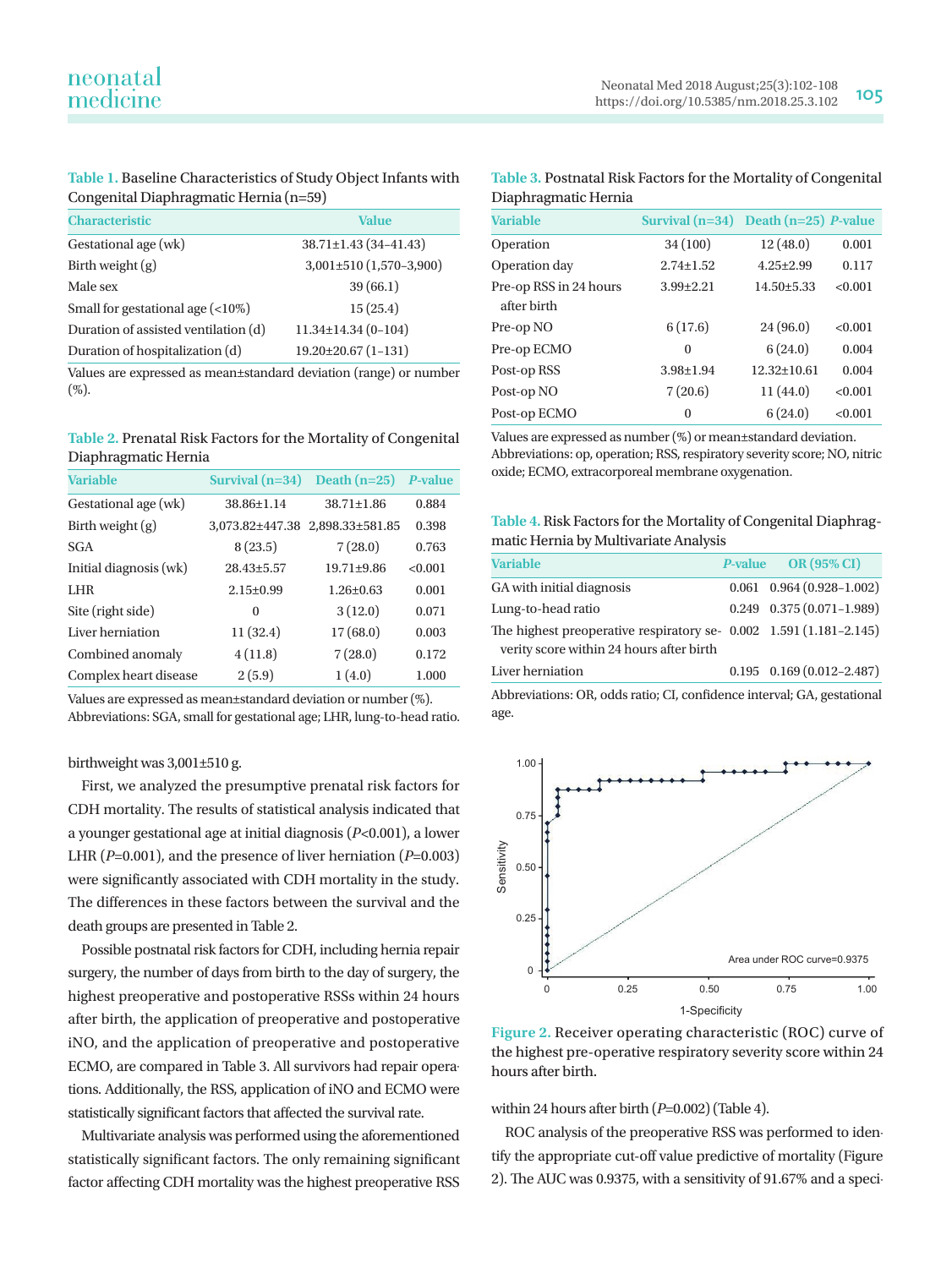ficity of 83.87% at a cut-off value of 5.2. The positive and negative predictive values were 82.14% and 92.86%, respectively.

## **DISCUSSION**

To our knowledge, the present study is the first evaluation of the relationship between RSS and CDH. We found that the preoperative RSS within 24 hours after birth was the most significant predictive factor; the cut-off value had acceptable sensitivity and specificity according to ROC curve analysis for the prognoses of CDH neonates. The positive and negative predictive values were also reasonable. The contribution of this study involves the finding and suggesting of a possible postnatal respiratory predictive factor for the prognosis of CDH.

Originally, RSS was designed under conditions in which PaO2 measurements were not routinely performed because not all patients had umbilical arterial catheters. Indwelling arterial catheters are required for the frequent monitoring of other respiratory indices, such as OI, and thus, complications including thrombosis and infection are potential burdens<sup>24,25)</sup>. Furthermore, the risk of iatrogenic anemia following blood samplings that often requiring multiple blood transfusions should be a  $\rm{concern}^{26}$ . However, when using the RSS, there is no need to perform frequent blood sampling, and hence, the effort and risk are reduced. Previous studies suggested that using the RSS as a respiratory index can be an option for less invasive intensive care, especially for the most vulnerable patients in the NICU. One study reported that the RSS on day 30 of life can provide useful prognostic information for very low birth weight infants undergoing prolonged mechanical ventilation<sup>9)</sup>. Recently, a study addressing RSS and extubation readiness in very low birth weight infants was published<sup> $^{27}$ </sup>. These reports, along with ours, suggest that the RSS can be used as a reliable respiratory predictive factor.

To date, several studies have addressed the factors which can predict the prognoses of CDH neonates, but no standardized, universally accepted method has been identified. Known candidate prenatal evaluation factors, such as the gestational age when the initial diagnosis was made, the LHR, and liver herniation, have been proposed, but they are insufficient to reflect variable changes in the postnatal disease course because they are fixed values at a single moment during the prenatal period. Additionally, another problem exists wherein a measured value,

such as the LHR, is originally subjective and operator dependent. Recently, the Congenital Diaphragmatic Hernia Study Group suggested a scoring equation with multiple variables, such as birth weight, Apgar scores, the presence of severe pulmonary hypertension at the first echocardiogram, a major cardiac anomaly, and chromosomal anomaly<sup>2)</sup>. However, these are all fixed factors at a single evaluation, and hence, cannot reflect the dynamic disease course of this group of patients. Conversely, the RSS is the product of 2 real-time values and is thus able to promptly reflect the changing conditions of patients. The values can be objectively measured and easily obtained without any invasive procedure. This is the specific usefulness of the RSS as a dynamic prognostic predictive factor and the very strength of the present study.

All neonates who died before surgery had conditions that were not favorable to repair operations. Our results showed significant differences between the survivor and non-survivor groups regarding the application of iNO and ECMO. iNO improves oxygenation, and reduces the need for ECMO in neonates with persistent pulmonary hypertension $^{28)}$ . However, no randomized trial has demonstrated that iNO improves the outcomes of CDH patients. Moreover, two well-designed trials found that early iNO treatment fails to improve survival or reduce the need for ECMO in newborns with  $CDH<sup>29</sup>$ . Even the possibility of increasing the need for ECMO in CDH patients treated with iNO has been suggested<sup>30)</sup>. The poorer outcome in our patients who were treated with iNO could be partially explained by these findings $^{31}$ . The benefit of ECMO for CDH patients is still unclear<sup>18)</sup>. The benefit of delayed surgery after ECMO rather than emergency surgery on ECMO was reported previously, but there has been no convincing reduction in mortality with ECMO in randomized trials. In our study, all patients who received the ECMO either pre- or post- operatively died. As noted, we consider ECMO use mainly if the OI exceeds 40. However, because of the invasiveness of the procedure and known poor long-term outcome<sup>32</sup>, we tend to avoid ECMO use as long as the neonate can withstand the disease course. As a result, the most seriously ill patient who did not respond to other treatments would have been chosen to receive ECMO. Thus, we think that some degree of selection bias affected the higher mortality of the ECMO group. This tendency in treatment strategies is observed in another study in Japan<sup>33</sup>.

The present study may have several limitations because it is based on a retrospective chart review in a single center. Additionally, during the study period, there were quantitative and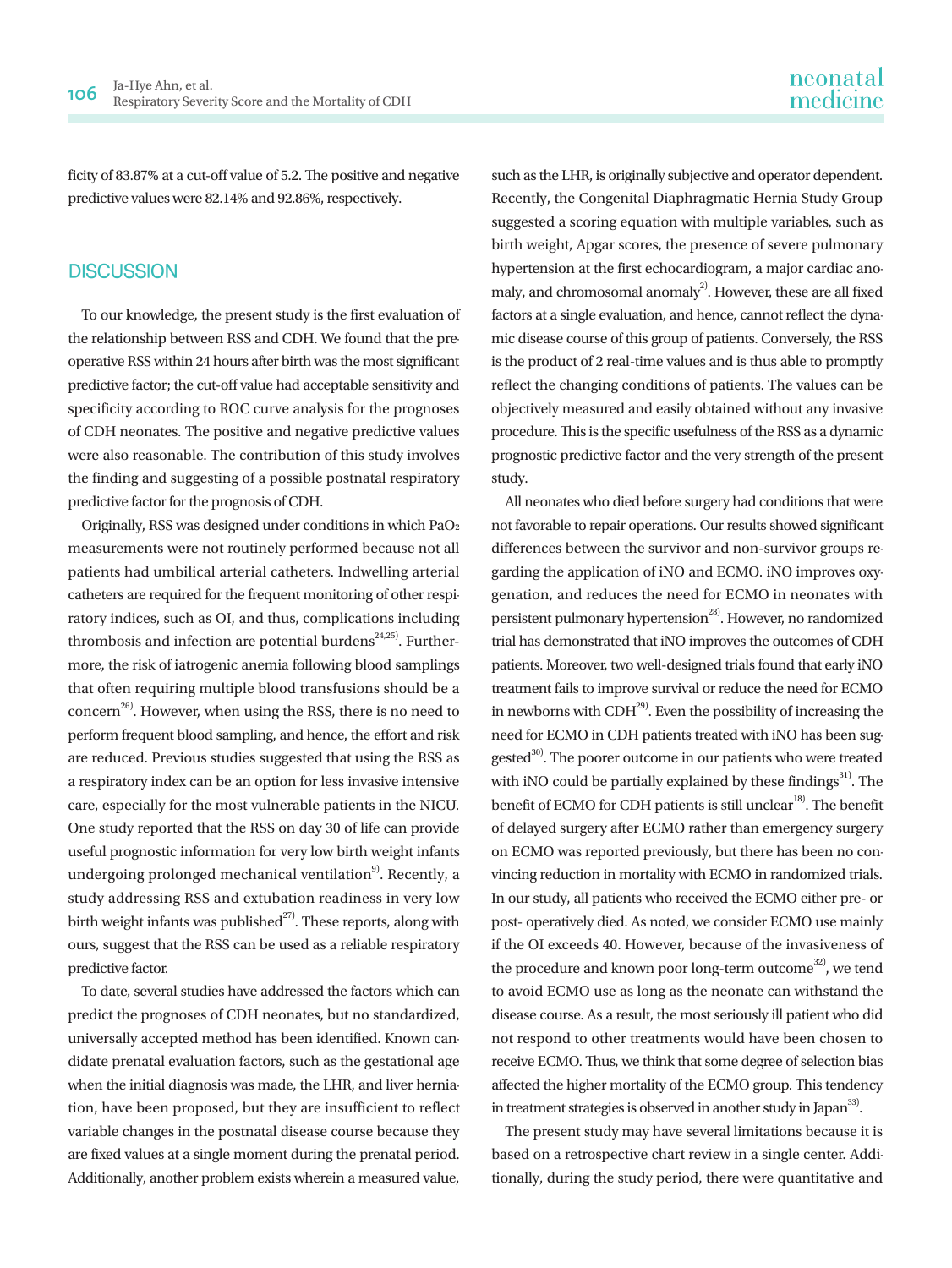qualitative changes in the NICU. Therefore, gradual changes in clinical practice over 10 years, such as in the ventilation strategy, treatment of pulmonary hypertension, and timing of surgery may not have been adequately corrected for in the results. A prospective multicenter study with a precisely designed protocol will be needed to address this issue. Furthermore, the high mortality and morbidity of the CDH patient group arise from refractory pulmonary hypertension. Thus, the medical approach to these patients is mainly focused on treating pulmonary hypertension, which is unavoidably accompanied by pulmonary hypoplasia. Future studies should consider using the RSS to evaluate the efficacies of new therapies, including medicine and ventilator modalities, for refractory pulmonary hypertension in CDH patients.

In conclusion, we confirmed that the highest RSS value measured within 24 hours after birth is related to the prognosis of CDH. The RSS is an index that can be calculated in real-time from the ventilator setting without invasive testing. Therefore, using the RSS as a prognostic predictor with simple calculations may help clinicians plan to manage CDH patients.

## CONFLICT OF INTEREST

No potential conflict of interest relevant to this article was reported.

## **REFERENCES**

- 1. Barriere F, Michel F, Loundou AD, Fouquet V, Kermorvant E, Blanc S, et al. One-year outcome for congenital diaphragmatic hernia: results from the French National Register. J Pediatr 2018;193:204-10.
- 2. Brindle ME, Cook EF, Tibboel D, Lally PA, Lally KP; Congenital Diaphragmatic Hernia Study Group. A clinical prediction rule for the severity of congenital diaphragmatic hernias in newborns. Pediatrics 2014;134:e413-9.
- 3. Schultz CM, DiGeronimo RJ, Yoder BA; Congenital Diaphragmatic Hernia Study Group. Congenital diaphragmatic hernia: a simplified postnatal predictor of outcome. J Pediatr Surg 2007; 42:510-6.
- 4. van den Hout L, Reiss I, Felix JF, Hop WC, Lally PA, Lally KP, et al. Risk factors for chronic lung disease and mortality in newborns with congenital diaphragmatic hernia. Neonatology

2010;98:370-80.

- 5. Akinkuotu AC, Cruz SM, Abbas PI, Lee TC, Welty SE, Olutoye OO, et al. Risk-stratification of severity for infants with CDH: prenatal versus postnatal predictors of outcome. J Pediatr Surg 2016;51:44-8.
- 6. Baird R, MacNab YC, Skarsgard ED; Canadian Pediatric Surgery Network. Mortality prediction in congenital diaphragmatic hernia. J Pediatr Surg 2008;43:783-7.
- 7. Merrill JD, Ballard RA, Cnaan A, Hibbs AM, Godinez RI, Godinez MH, et al. Dysfunction of pulmonary surfactant in chronically ventilated premature infants. Pediatr Res 2004;56: 918-26.
- 8. Katz LA, Klein JM. Repeat surfactant therapy for postsurfactant slump. J Perinatol 2006;26:414-22.
- 9. Malkar MB, Gardner WP, Mandy GT, Stenger MR, Nelin LD, Shepherd EG, et al. Respiratory severity score on day of life 30 is predictive of mortality and the length of mechanical ventilation in premature infants with protracted ventilation. Pediatr Pulmonol 2015;50:363-9.
- 10. Ballard RA, Truog WE, Cnaan A, Martin RJ, Ballard PL, Merrill JD, et al. Inhaled nitric oxide in preterm infants undergoing mechanical ventilation. N Engl J Med 2006;355:343-53.
- 11. Iyer NP, Mhanna MJ. Non-invasively derived respiratory severity score and oxygenation index in ventilated newborn infants. Pediatr Pulmonol 2013;48:364-9.
- 12. Grushka JR, Laberge JM, Puligandla P, Skarsgard ED; Canadian Pediatric Surgery Network. Effect of hospital case volume on outcome in congenital diaphragmatic hernia: the experience of the Canadian Pediatric Surgery Network. J Pediatr Surg 2009; 44:873-6.
- 13. Weems MF, Jancelewicz T, Sandhu HS. Congenital diaphragmatic hernia: maximizing survival. NeoReviews 2016;17:e705- 18.
- 14. Kim SY, Shin SH, Kim HS, Jung YH, Kim EK, Choi JH. Pulmonary arterial hypertension after ibuprofen treatment for patent ductus arteriosus in very low birth weight infants. J Pediatr 2016;179:49-53.e1.
- 15. Lusk LA, Wai KC, Moon-Grady AJ, Steurer MA, Keller RL. Persistence of pulmonary hypertension by echocardiography predicts short-term outcomes in congenital diaphragmatic hernia. J Pediatr 2015;166:251-6.e1.
- 16. Keller RL, Tacy TA, Hendricks-Munoz K, Xu J, Moon-Grady AJ, Neuhaus J, et al. Congenital diaphragmatic hernia: endothelin-1, pulmonary hypertension, and disease severity. Am J Respir Crit Care Med 2010;182:555-61.
- 17. Abman SH, Hansmann G, Archer SL, Ivy DD, Adatia I, Chung WK, et al. Pediatric pulmonary hypertension: guidelines from the American Heart Association and American Thoracic Society. Circulation 2015;132:2037-99.